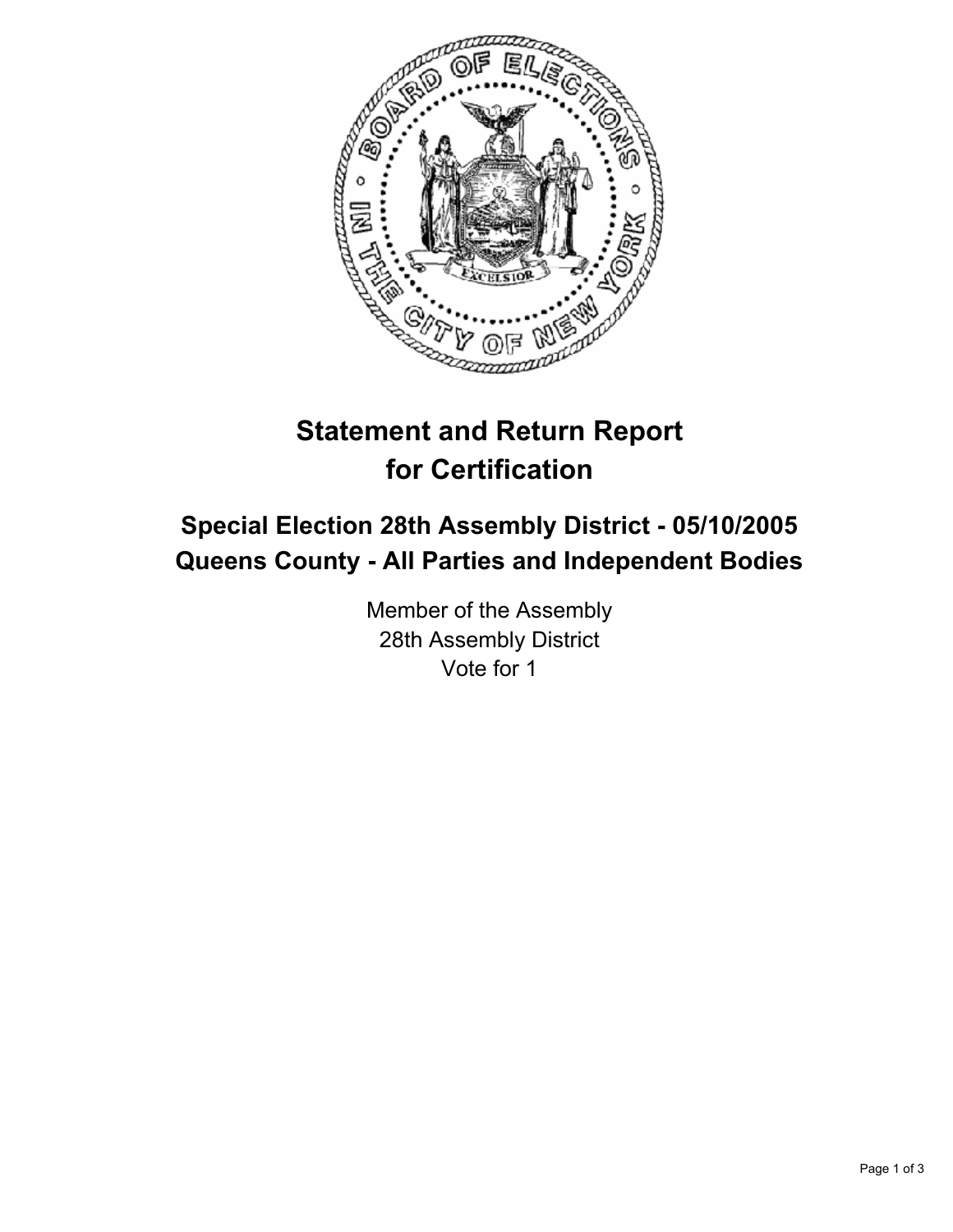

#### **Assembly District 28**

| <b>PUBLIC COUNTER</b>               | 6,648 |
|-------------------------------------|-------|
| <b>EMERGENCY</b>                    | 44    |
| ABSENTEE/MILITARY                   | 388   |
| AFFIDAVIT                           | 15    |
| <b>Total Ballots</b>                | 7,095 |
| ANTHONY COMO (REPUBLICAN)           | 2,242 |
| ANDREW D. HEVESI (DEMOCRATIC)       | 3,896 |
| ANTHONY COMO (INDEPENDENCE)         | 219   |
| ANTHONY COMO (CONSERVATIVE)         | 356   |
| ANDREW D. HEVESI (WORKING FAMILIES) | 292   |
| <b>Total Votes</b>                  | 7,005 |
| Unrecorded                          | 90    |